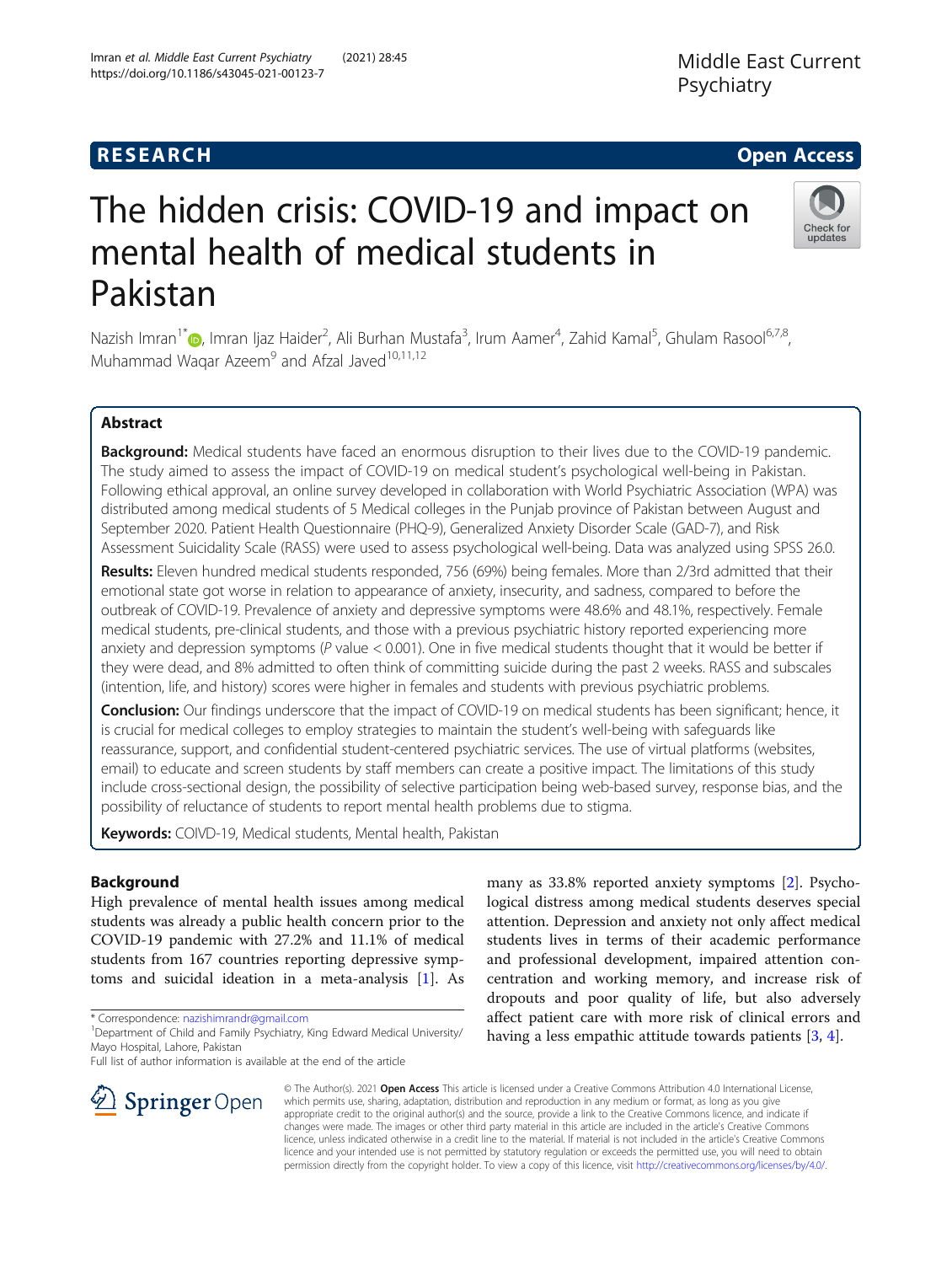In the fight against coronavirus disease, medical students have been particularly affected and are facing unprecedented challenges. Many factors including fear of infection, closure of medical colleges, widespread transition and adjustment to online learning, academic stress, abrupt cancelation of clinical postings, changes in assessments, and less social and academic support by friends and colleagues due to lockdown may be attributed towards increase vulnerability in medical students to depression and anxiety [[5,](#page-7-0) [6\]](#page-7-0). In addition, for some students, living at homes in the absence of peer interactions and support may further have the potential to impact negatively on their well-being.

Many previous studies from Pakistan suggest a high prevalence of anxiety and depression among this population [[7](#page-7-0)–[9](#page-7-0)]. However, despite widespread concerns, to our knowledge, there are no published peer-reviewed articles on the effects of COVID-19 on medical students in Pakistan. With suggestions that the psychological impact of COVID-19 is likely to persist long after the pandemic is over, there is a pressing need to understand the psychological impact among medical students, so that effective mitigation strategies can be developed. Institutions also need to take steps to provide support to vulnerable students.

The aim of the current study was to provide a muchneeded understanding of the mental health impacts of COVID-19 among medical students and provide new insight into which students may be most vulnerable for psychological distress due to this pandemic.

# Methods

This was a prospective observational multicenter study to collect real-time data about the mental health of medical students by disseminating an online questionnaire. Study protocol was approved by the Institutional Review Board of KEMU, and following permission, data was collected from five medical colleges (3 public sector and 2 private medical colleges) over 6 weeks commencing from 1st August 2020. All students enrolled in these institutions were eligible to participate. Students were approached via WhatsApp groups with an online survey link that the consenting participants could complete remotely via smartphone or computer. The questionnaire was anonymous and students were assured of the confidentiality of their responses. All students were given a 24-h contact number, as well as an e-mail of the principal author (NI) in case they were feeling distressed and needed emergency support. Details of several local resources and support groups were also provided.

The survey was co-developed with input from World Psychiatric Association (WPA) as well as medical students' representatives and literature available on the topic. Feedback was sought from some local faculty members regarding its design, length, content, and usability. Based on their input, the questionnaire was updated to improve clarity, objectivity, and more accurately capture the needs of our participants during the COVID-19 pandemic.

The online survey questionnaire had various sections including demographic information; past history of psychiatric and medical illness; general state of health and well-being during COVID-19; thoughts about COVID and measures taken; questions about anxiety and depression and suicidal thoughts; impact on nutrition and physical activity, sleep, substance misuse, and learning; opinions about the origin of the epidemic and other health and public issues; and support offered to participants from their medical colleges. The current paper focuses on the mental health of the students during the COVID-19 pandemic.

# Assessment tools

# Anxiety symptoms

The seven-item Generalized Anxiety Disorder (GAD-7; range 0–21) was used to assess anxiety symptoms. The severity of symptoms of anxiety is interpreted as normal (0–4), mild  $(5-9)$ , moderate  $(10-14)$ , and severe  $(15-21)$ anxiety [[10\]](#page-7-0). GAD-7 has demonstrated strong psychometric properties and Cronbach's alpha was 0.92 in the current study.

#### Depressive symptoms

To assess depressive symptoms, participants completed the nine-item Patient Health Questionnaire (PHQ-9) [[11\]](#page-7-0). Participants indicated how frequently they experienced depressive symptoms over the past 2 weeks on a scale from 0 *not at all* to 3 *nearly every day*. The total score range is 0–27 and is interpreted as normal (0–4), mild  $(5-9)$ , moderate  $(10-14)$ , and severe  $(15-21)$  depression. As recommended, a PHQ-9 total score of 8 points or greater was defined as the presence of depressive symptoms for the current study [\[12](#page-7-0)]. Cronbach's alpha was 0.91.

# Suicidal risk

The suicidal risk was assessed using the Risk Assessment Suicidality Scale (RASS) [[13\]](#page-7-0). RASS is a brief 12-item self-report measure of suicidal risk behaviors. It has items relevant to intention, life, and history of suicide attempts, which are rated on a 0–3 Likert scale (not at all to very much), and the scores were transformed according to the standardization study [[13](#page-7-0)]. Higher scores indicate greater suicidal risk. Cronbach's alpha for scale was 0.76.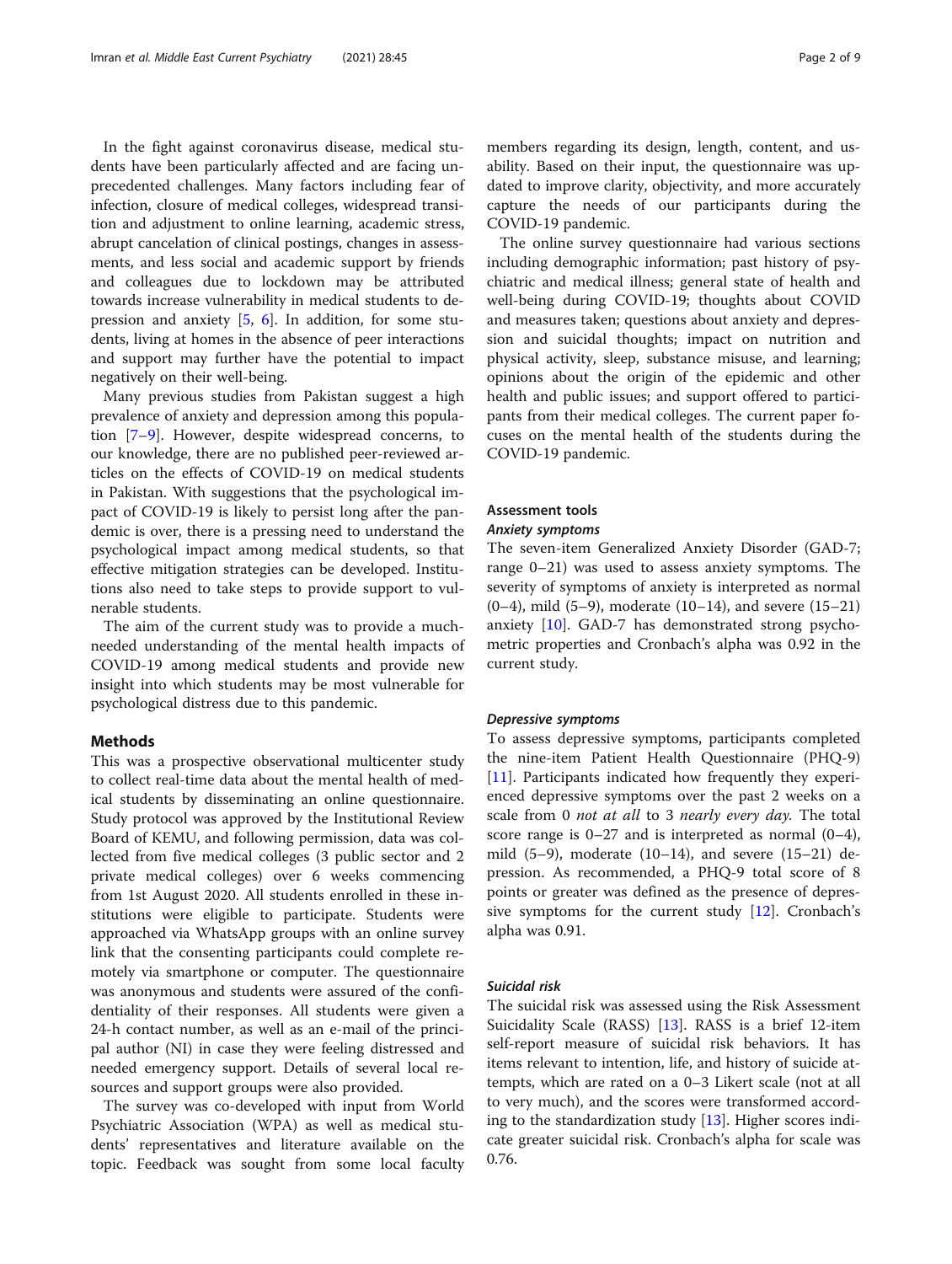### Data analysis

Data was analyzed using SPSS version 26.0 (IBM Corp., NY, USA). A descriptive analysis was conducted with numbers and percentages for categorical data and mean  $\pm$  SD for continuous data. Chi-square test  $(\chi^2)$  was used to compare the categorical data including the severity of each symptom between groups (gender, phase of studies, and history of psychiatric illness). An independent sample  $t$  test was used to test for differences in continuous variables (mean anxiety and depressive scores as well as suicidal risk) between groups. The significance level was set as  $\leq 0.05$ .

# Results

#### Demographic characteristics

In the current study sample of 1100 medical students, 756 (69%) were female and 344 (31.3%) were male. The mean age was  $23.14$  years ( $\pm$  6.31). Majority (86%) were residing in the cities during the pandemic. More than 1/ 4th (27%) of students had previous psychiatric problems. Table 1 gives further details about sample composition.

### Measures of depression and anxiety and suicidal risk

Compared to before the COVID-19 pandemic, 514 (46.7%) students agreed that their emotional state changed and got worse in relation to the appearance of anxiety and insecurity while 33 (39.4%) admitted to worsening related to the experience of sadness.

The prevalence of depressive symptoms and GAD were 48.1% and 48.6%, respectively (Table [2](#page-3-0)). The values for females, preclinical students, and those with a history of psychiatric illness were higher than males, clinical students, and those with no past psychiatric history in all scales (P value < 0.001). The frequency table of responses to the individual scale items on the Risk Assessment Suicidality Scale is shown in Table [3.](#page-3-0) One in 5 medical students (approximately 20%) thought that it would be better if they were dead and 8% admitted to often think of committing suicide if they have the chance during 2-week period.

Women had significantly higher mean scores than males on depression  $(11.2 \pm 7.26 \text{ vs } 8.78 \pm 7.22)$ , anxiety  $(9.22 \pm 6.11 \text{ vs } 7.00 \pm 6.38)$ , and suicidal risk  $(428.02 \pm 1.01)$ 309.52 vs 326.25 ±301.01). Being in the preclinical phase of studies and having a past psychiatric history also revealed a statistically significant difference in psychological measures of depression and anxiety. The  $t$  test also suggested that female students and students with a history of psychiatric illness differed from males and having no psychiatric history in terms of total RASS and intention, life, and history sub-scales ( $P < 0.001$ ); however, no difference in suicidal risk was detected in students in different phases of medical studies (Table [4](#page-4-0)). All these three groups (females, preclinical students, and having past psychiatric history) also reported experiencing

# **Table 1** Demographic characteristics of respondents ( $N = 1100$ )

| <b>Characteristics</b>                 | No. (%)      |
|----------------------------------------|--------------|
| Age: Mean (S.D)                        | 23.14 (6.31) |
| Gender                                 |              |
| Women                                  | 756 (68.7)   |
| Men                                    | 344 (31.3)   |
| <b>Marital status</b>                  |              |
| Single                                 | 1084 (98.6)  |
| Married                                | 12(1.1)      |
| Divorced/widowed                       | 4(0.4)       |
| Year in medical college                |              |
| First year                             | 259 (23.6)   |
| Second year                            | 187 (17)     |
| Third year                             | 266 (24.2)   |
| Fourth year                            | 182 (16.5)   |
| Final year                             | 206 (18.8)   |
| Place of residency during the pandemic |              |
| City                                   | 948 (86.2)   |
| Rural/village                          | 152 (13.9)   |
| <b>H/O</b> medical illness             |              |
| Yes                                    | 87(7.9)      |
| No                                     | 1013 (92.1)  |

H/O past psychiatric problem, serious enough to make you seek professional health (more than one response was allowed due to possibility of comorbidity)

| No               | 801 (73)   |
|------------------|------------|
| Anxiety          | 200 (18.2) |
| Depression       | 174 (15.8) |
| Psychosis        | 5(0.5)     |
| Bipolar disorder | 7(0.6)     |
| Others           | 25(2.3)    |

Currently taking any treatment for psychiatric issues

| Nο                             | 1033 (94) |
|--------------------------------|-----------|
| Psychotherapy                  | 33(3)     |
| Antipsychotics                 | 5(0.5)    |
| Antidepressant                 | 29(2.7)   |
| Antiepileptic/mood stabilizers | 12(1.1)   |
| I ithium                       | 3(0.3)    |
| Tranquilizers/benzodiazepines  | 12(1.1)   |

% may be more than 100% due to multiple responses allowed in some questions

more severe symptom levels on depression while being female and past psychiatric history was significantly associated with more severe anxiety symptoms (Table [5](#page-5-0)).

# **Discussion**

Although the COVID-19 pandemic, like many other public health emergencies, is likely to have a significant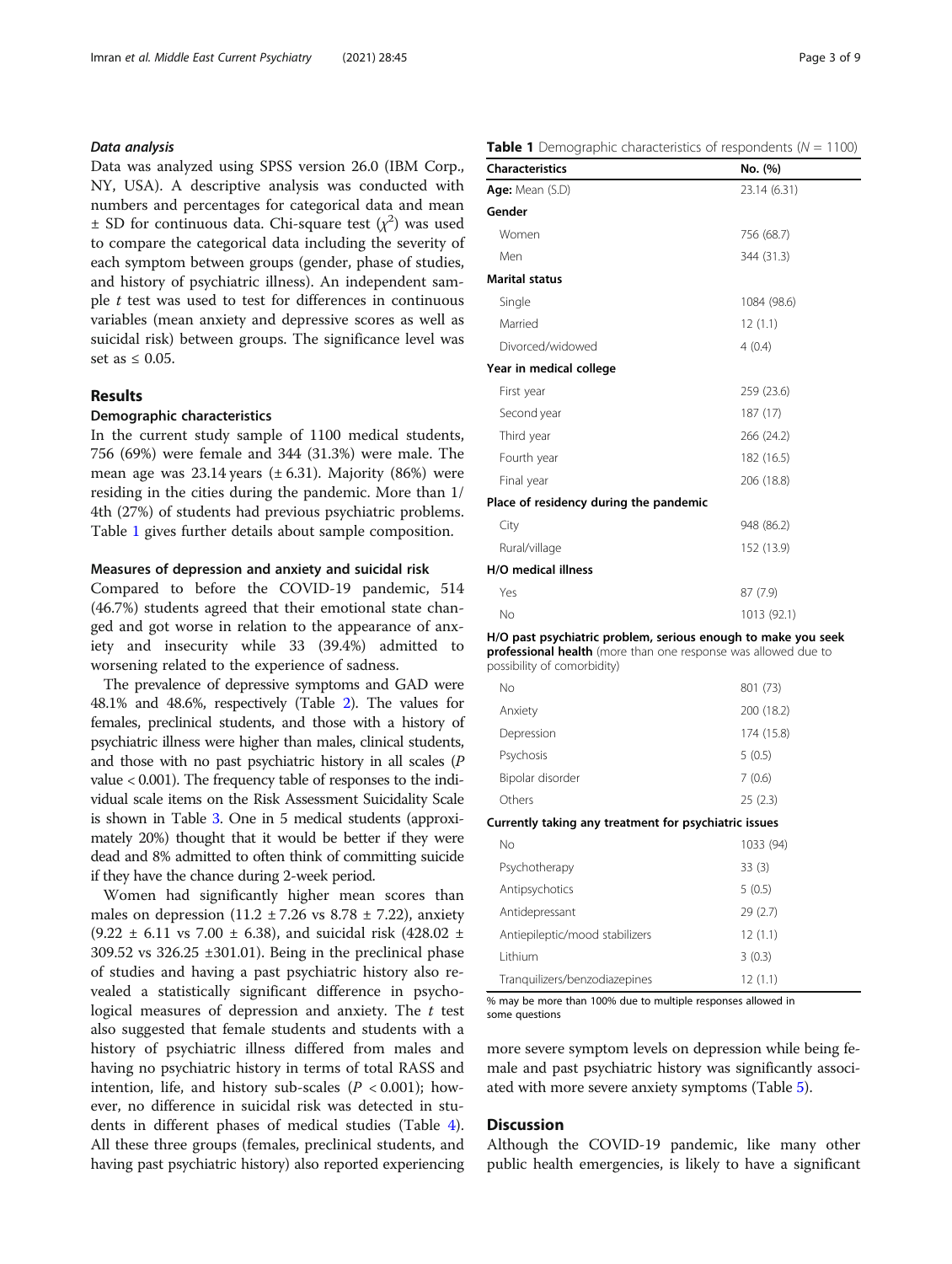<span id="page-3-0"></span>**Table 2** Prevalence of depression and anxiety among medical students during the COVID-19 outbreak (total  $N = 1100$ )

| Variable                      | Gender                                          |                             |                               |            | Phase of study             |                                |          | Past H/O psychiatric illness                           |                                                               |           |
|-------------------------------|-------------------------------------------------|-----------------------------|-------------------------------|------------|----------------------------|--------------------------------|----------|--------------------------------------------------------|---------------------------------------------------------------|-----------|
|                               | Total<br>$(N = 1100)$                           | <b>Males</b><br>$(N = 344)$ | <b>Females</b><br>$(N = 756)$ | P value    | Preclinical<br>$(N = 446)$ | <b>Clinical</b><br>$(N = 653)$ | P value  | Past H/O psychiatric<br>illness present<br>$(N = 299)$ | Past H/O psychiatric P value<br>illness absent<br>$(N = 801)$ |           |
|                               | n(%)                                            | n(%)                        | n(%)                          |            | n (%)                      | n(%)                           |          | n(%)                                                   | n(%)                                                          |           |
| <b>Depression<sup>ª</sup></b> |                                                 |                             |                               |            |                            |                                |          |                                                        |                                                               |           |
| Absent                        | 571 (51.9)                                      | 209 (60.8)                  | 362 (47.9)                    | $0.000*$   | 216 (48.4)                 | 366 (56)                       | $0.031*$ | 99(33.1)                                               | 472 (58.9)                                                    | $0.000**$ |
|                               | Present 529 (48.1)                              | 135 (39.2)                  | 394 (52.1)                    |            | 230 (51.6)                 | 298 (45.6)                     |          | 200 (66.9)                                             | 329 (41.1)                                                    |           |
|                               | Generalized Anxiety Disorder (GAD) <sup>b</sup> |                             |                               |            |                            |                                |          |                                                        |                                                               |           |
| Absent                        | 565 (51.4)                                      | 215 (62.5)                  | 350 (46.3)                    | $0.000$ ** | 214 (48.0)                 | 350 (53.6)                     | $0.039*$ | 82 (27.4)                                              | 483 (60.3)                                                    | $0.000**$ |
|                               | Present 535 (48.6)                              | 129 (37.5)                  | 406 (53.7)                    |            | 232 (52.0)                 | 303 (46.4)                     |          | 217 (72.6)                                             | 318 (39.7)                                                    |           |

Abbreviations: n number, GAD generalized anxiety disorder

<sup>a</sup>Depressive symptoms included individuals who scored  $\geq 8$  points

 $b$ GAD was defined as individuals who scored  $\geq 7$  points

 $*P$  value statistically significant  $< 0.05$ 

 $*$ <sup>\*</sup> $P$  value statistically significant < 0.001

psychological impact on all healthcare workers, to date, only a handful of studies have sought to examine medical student's mental health in relation to COVID-19 [[14,](#page-7-0) [15\]](#page-7-0). The results of this study, which to our knowledge is the first one from Pakistan, has shown that medical students are experiencing a severe level of psychological distress with more than two-third reporting a deterioration in their emotional health and wellbeing since the onset of the pandemic in Pakistan.

# Prevalence of anxiety and depression among medical students

Our results indicated that an alarming 48.6% and 48.1% of medical students were having anxiety and depressive symptoms during the COVID-19 outbreak. These prevalence estimates are not only much higher than recent reports of COVID-related self-reported anxiety and distress (25–27%) of medical students, but also in comparison to the reported global prevalence of depression (27.2%) and anxiety (33.8%) among medical students as well as from Pakistan [[1,](#page-7-0) [2](#page-7-0), [7](#page-7-0)–[9\]](#page-7-0). Although it is no surprise that medical students in Pakistan experience a much higher level of anxiety and depression than the general population as well as age-matched peers during COVID-19, but the findings are quite alarming. Possible explanations for results may be excessive fear and anxiety in the community during the COVID outbreak along with plans for recruiting medical students in corona units in

Table 3 Frequency table of responses to the individual scale items on Risk Assessment Suicidality Scale

| <b>Statements</b>                                                                                                                     | Not at all<br>n (%) | A little bit<br>n(%) | Much<br>n (%) | Very much<br>n (%) |
|---------------------------------------------------------------------------------------------------------------------------------------|---------------------|----------------------|---------------|--------------------|
| Are you afraid that you are going to die?                                                                                             | 503 (45.7)          | 418 (38)             | 117(10.6)     | 62(5.6)            |
| Do you ever think that it would be better if you were dead?                                                                           | 633 (57.5)          | 256(23.2)            | 131(11.9)     | 80(7.2)            |
| Do you think that is a wonderful thing that you are alive?                                                                            | 161 (14.6)          | 280 (25.4)           | 296 (26.9)    | 363 (33)           |
| Have you ever felt that's not worth living?                                                                                           | 532 (48.3)          | 337 (30.6)           | 139 (12.6)    | 92(8.3)            |
| Do you think of harming yourself physically?                                                                                          | 830 (75.4)          | 168 (15.2)           | 63(5.7)       | 39(3.5)            |
| Do you often think of committing suicide if you have chance?                                                                          | 853 (77.5)          | 152 (13.8)           | 59 (5.3)      | 36(3.2)            |
| Do you make plans concerning the method to use in order to end your life?                                                             | 878 (79.8)          | 136 (12.3)           | 52 (4.7)      | 34(3.1)            |
| I am thinking of committing suicide, but I won't do it                                                                                | 807 (73.3)          | 147 (13.3)           | 68(6.1)       | 78 (7.1)           |
| Do you enjoy your life?                                                                                                               | 114(10.3)           | 312 (28.3)           | 433 (39.3)    | 241 (21.9)         |
| Are your feeling tired from your life?                                                                                                | 437 (39.7)          | 367 (33.3)           | 168 (15.2)    | 128 (11.6)         |
| How much has your tendency to think about death and/ or suicide changed, compared<br>to before the outbreak of COVID-19? <sup>a</sup> | 634 (57.6)          | 252 (22.9)           | 151 (13.7)    | 60(5.4)            |
|                                                                                                                                       | Never               | Once                 | $2-3$ times   | Several times      |
| Have you ever hurt yourself in any way deliberately, during your whole life so far?                                                   | 791 (71.9)          | 204 (18.5)           | 71(6.4)       | 34(3)              |
| Have you ever attempted suicide, during your whole life so far?                                                                       | 953 (86.6)          | 90(8.1)              | 35(3.1)       | 22(2)              |

<sup>a</sup>Not part of the RASS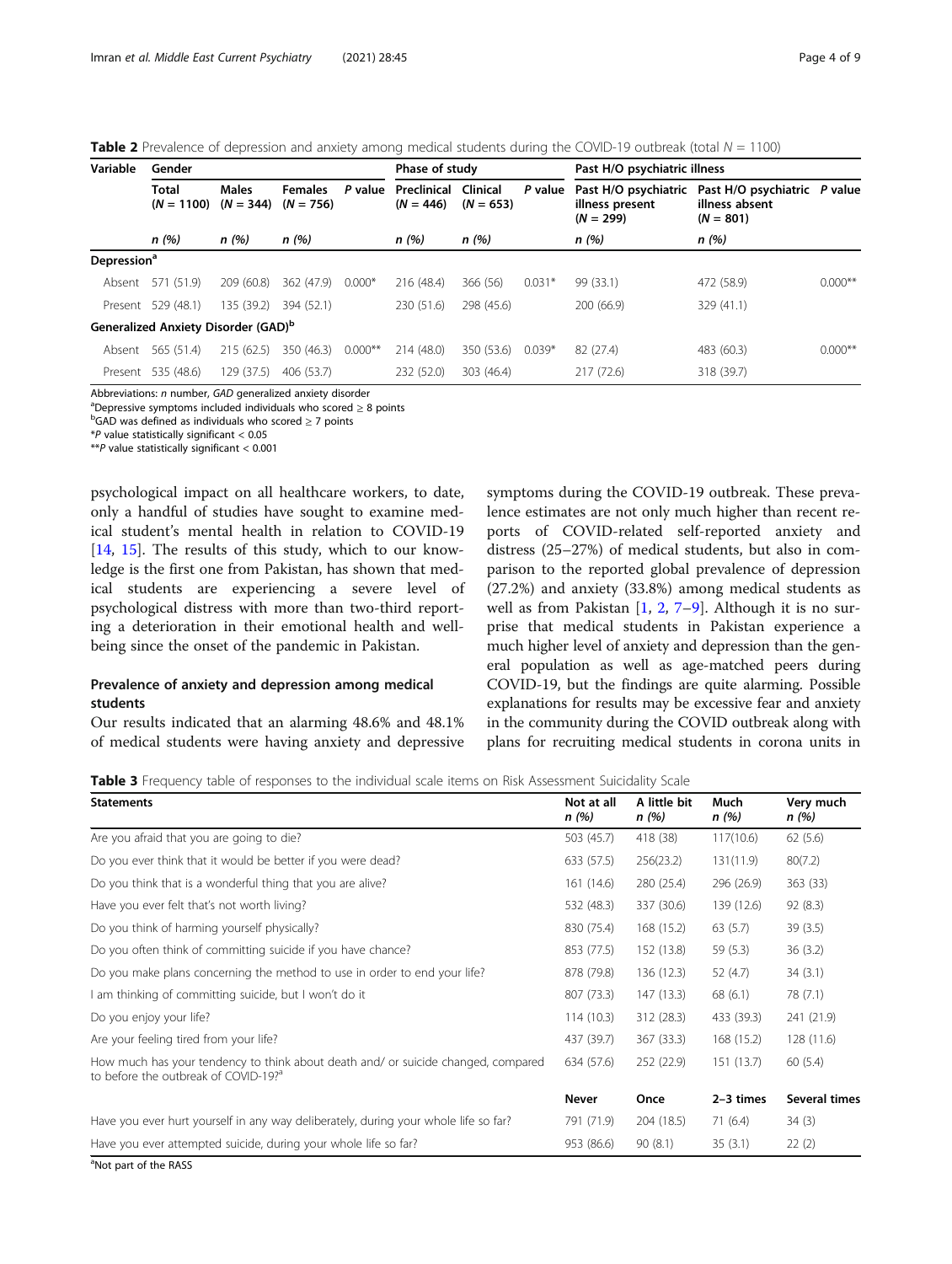<span id="page-4-0"></span>

|                                                                                                                                                                                                                                                                 |                          | Gender             |                 |           | Phase of study  |                 |          | Past H/O psychiatric illness |                 |            |
|-----------------------------------------------------------------------------------------------------------------------------------------------------------------------------------------------------------------------------------------------------------------|--------------------------|--------------------|-----------------|-----------|-----------------|-----------------|----------|------------------------------|-----------------|------------|
|                                                                                                                                                                                                                                                                 |                          | Mean (SD)          |                 |           | Mean (SD)       |                 |          | Mean (SD)                    |                 |            |
| Scale                                                                                                                                                                                                                                                           | Total score<br>Mean (SD) | <b>Sen</b>         | Women           | P value   | Preclinical     | <b>Clinical</b> |          | yes                          | ≗               | P value    |
| PHQ-9, depression symptoms                                                                                                                                                                                                                                      | 10.46 (7.3)              | ?2)<br>8.78 (7     | 11.2 (7.26)     | $0.005*$  | 11.21 (7.50)    | 9.95 (7.18)     | $0.005*$ | 13.43(7.17)                  | 9.35 (7.09)     | $0.000**$  |
| GAD-7, anxiety symptoms                                                                                                                                                                                                                                         | 8.52 (6.2)               | 7.00 (6.38)        | 9.22(6.11)      | $0.034*$  | 9.01 (6.51)     | 8.19 (6.09)     | 0.034*   | 11.83 (5.75)                 | 7.29 (6.01)     | $0.000**$  |
| Suicidal risk (RASS total score)<br>$Max$ score $1015$ )                                                                                                                                                                                                        | 396.20 (310.36)          | 326.25 (301.01)    | 428.02 (309.52) | $0.000**$ | 391.47 (306.25) | 399.11 (313.47) | 0.689    | 522.91 (315.87)              | 348.90 (294.82) | $0.000***$ |
| (Max score 500)<br>Intention scale                                                                                                                                                                                                                              | 129.45 (171.29)          | (158.48)<br>101.88 | 141.94 (175.49) | $0.000**$ | 133.44 (174.71) | 126.77 (169.13) | 0.526    | 184.92 (187.26)              | 108.74 (160.21) | $0.000**$  |
| (Max score 390)<br>Life scale                                                                                                                                                                                                                                   | 188.21 (111.60)          | (112.76)<br>157.82 | 202 (108.35)    | $0.000**$ | 183.25 (110.82) | 191.36 (112.01) | 0.237    | 235.23 (104.29)              | 170.66 (109.19) | $0.000***$ |
| (Max score 300)<br>History scale                                                                                                                                                                                                                                | 78.54 (81.98)            | (81.58)<br>66.56   | 83.99 (81.68)   | $0.000**$ | 74.78 (77.95)   | 80.98 (84.59)   | 0.218    | 102.76 (86.88)               | 69.49 (78.23)   | $0.000**$  |
| Abbreviations: PHQ-9 The 9-item Patient Health Questionnaire, GAD-7 7-item Generalized Anxiety Disorder, RASS Risk Assessment Suicidality Scale, SD standard deviation<br>*** P value statistically significant <.001<br>P value statistically significant <.05 |                          |                    |                 |           |                 |                 |          |                              |                 |            |

Table 4 Mean scores and standard deviation of depression, anxiety, and its subscales during the COVID-19 outbreak in total cohort and subgroups Table 4 Mean scores and standard deviation of depression, anxiety, and its subscales during the COVID-19 outbreak in total cohort and subgroups  $\left| \cdot \right|$ نے ا ہ |

 $\vert$  :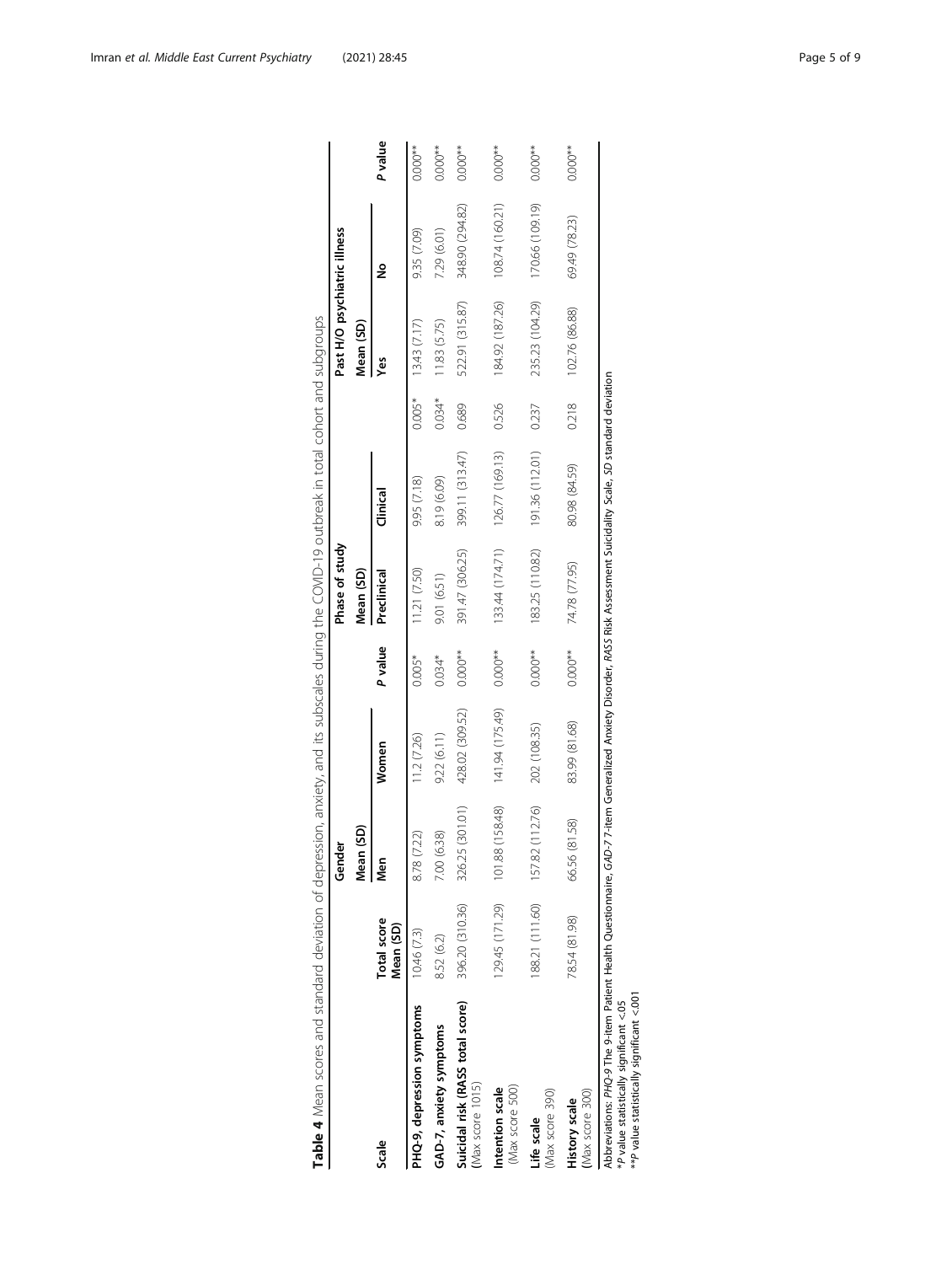<span id="page-5-0"></span>

|  |  | <b>Table 5</b> Severity categories of depression and anxiety in total cohort and subgroups |
|--|--|--------------------------------------------------------------------------------------------|
|  |  |                                                                                            |

|                            |                       | Gender             |                      |           | Phase of study             |                                |          |                           | Past H/O psychiatric illness |           |
|----------------------------|-----------------------|--------------------|----------------------|-----------|----------------------------|--------------------------------|----------|---------------------------|------------------------------|-----------|
|                            |                       | N(%                |                      |           | No. (%)                    |                                |          | No. (%)                   |                              |           |
| Severity category          | Total No. (%)<br>1100 | Men<br>$(N = 344)$ | Women<br>$(N = 756)$ | P value   | Preclinical<br>$(N = 446)$ | <b>Clinical</b><br>$(N = 653)$ |          | <b>Yes</b><br>$(N = 299)$ | No<br>$(N = 801)$            | P Value   |
| PHQ-9, depression symptoms |                       |                    |                      |           |                            |                                |          |                           |                              |           |
| Normal                     | 274 (24.9)            | 120 (34.9)         | 154 (20.4)           | $0.000**$ | 93 (20.9)                  | 181 (27.7)                     | $0.021*$ | 38 (12.7)                 | 236 (29.5)                   | $0.000**$ |
| Mild                       | 297 (27.0)            | 89 (25.9)          | 208 (27.5)           |           | 123 (27.6)                 | 174 (26.6)                     |          | 61(20.4)                  | 236 (29.5)                   |           |
| Moderate                   | 209 (19.1)            | 58 (16.9)          | 152 (20.1)           |           | 82 (18.4)                  | 127 (19.4)                     |          | 65(21.7)                  | 145(18.1)                    |           |
| Severe                     | 319 (29.0)            | 77(22.4)           | 242 (32.0)           |           | 148 (33.2)                 | 171(26.2)                      |          | 135 (45.2)                | 184 (23.0)                   |           |
| GAD-7, anxiety symptoms    |                       |                    |                      |           |                            |                                |          |                           |                              |           |
| Normal                     | 367 (33.4)            | 171 (49.7)         | 196 (25.9)           | $0.000**$ | 141 (31.6)                 | 226 (34.6)                     | 0.385    | 35 (11.7)                 | 232 (41.4)                   | $0.000**$ |
| Mild                       | 288 (26.3)            | 61(17.7)           | 228 (32.2)           |           | 112(25.1)                  | 176 (27.0)                     |          | 76 (25.4)                 | 213 (26.6)                   |           |
| Moderate                   | 222 (20.2)            | 52(15.1)           | 170 (22.5)           |           | 93 (20.9)                  | 129 (19.8)                     |          | 82 (27.4)                 | 140 (17.5)                   |           |
| Severe                     | 222 (20.2)            | 60 (17.4)          | 162 (21.4)           |           | 100(22.4)                  | 122 (18.7)                     |          | 106 (35.5)                | 116(14.5)                    |           |

Abbreviations: PHQ-9 The 9-item Patient Health Questionnaire, GAD-7 7-item Generalized Anxiety Disorder

\*P value statistically significant <.05

\*\**P* value  $< 0.001$ 

case of shortage of healthcare workers as well as lack of preparedness to shift to virtual learning. Medical students and teachers both faced challenges regarding online learning, and uncertainty regarding exams/electives, etc. may also have contributed to their symptoms.

Anxiety and depressive disorders are more likely to occur and worsen in the absence of interpersonal communication as seen during lockdowns. The present study builds on our recent work demonstrating a high prevalence of depression and anxiety among postgraduate trainees in Pakistan, which in comparison to medical students is still significantly less (48.1 and 48.6% in medical students' vs 26.4% and 22.6% in postgraduate residents) suggesting that mental health problems are an issue affecting all levels of the medical workforce [[16\]](#page-7-0). It also focuses on the need to intervene early in medical colleges to prevent an adverse long-term impact on physician's health. Female medical students had higher psychological morbidity, in line with previous literature suggesting women as more vulnerable possibly due to cultural practices and societal attitudes especially in traditional societies like Pakistan. Apart from biological contribution, high rates of sexual and emotional abuse, low income, and less opportunities to work in their desired fields are all factors that contribute to higher rates of depression in females  $[8, 17]$  $[8, 17]$  $[8, 17]$ . However, one may also need to consider that while the rates reported by female students are high, their male counterparts may be reluctant in opening up about symptoms or asking for professional help due to societal attitudes. We also noted higher anxiety and depression in preclinical students which may be because of adjustment issues when medical students first enter medical colleges. Some studies like Chandavarkar et al. (2007) found that students

transitioning from preclinical to clinical years displayed more anxiety and depressive symptoms, while other studies reported an increase in stress levels and psychological morbidity as students advance in their medical school years [\[18](#page-7-0), [19\]](#page-7-0). On the other hand, another crosssectional study noted that senior medical students exercised more, slept for a longer duration, and had more friends suggesting the possibility of better self-care skills and the ability to maintain balance in personal and professional lives during clinical years [\[20](#page-7-0)]. Systematic reviews and meta-analysis have found no statistically significant difference in depression and anxiety by gender and year of study [\[1](#page-7-0), [2\]](#page-7-0). Consistent with findings of other reviews, students with preexisting mental health issues were more adversely impacted by the pandemic [\[21\]](#page-8-0).

# Suicidal risk and suicidal ideation among medical students

Another major finding of this study is that on Risk Assessment Suicidality Scale (RASS) items, one in 5 medical students (approximately 20%) thought that it would be better if they were dead and 8% admitted to often think of committing suicide if they have the chance during a previous 2-week period. On the PHQ-9 item about suicidal ideation, 11.8% of medical students admitted to having suicidal thoughts nearly every day with a further 13.1% having such thoughts on almost half the days in the last 2 weeks. This frequency of suicidal ideation is quite higher than the 2-week frequency reported by Sobowele et al. and comparable (11.1–17.4%) to other reports [\[19](#page-7-0), [21](#page-8-0), [22\]](#page-8-0). Mean scores on the suicidal risk assessment scale were also extremely high in comparison to studies in the general population with significant association with past psychiatric history and female gender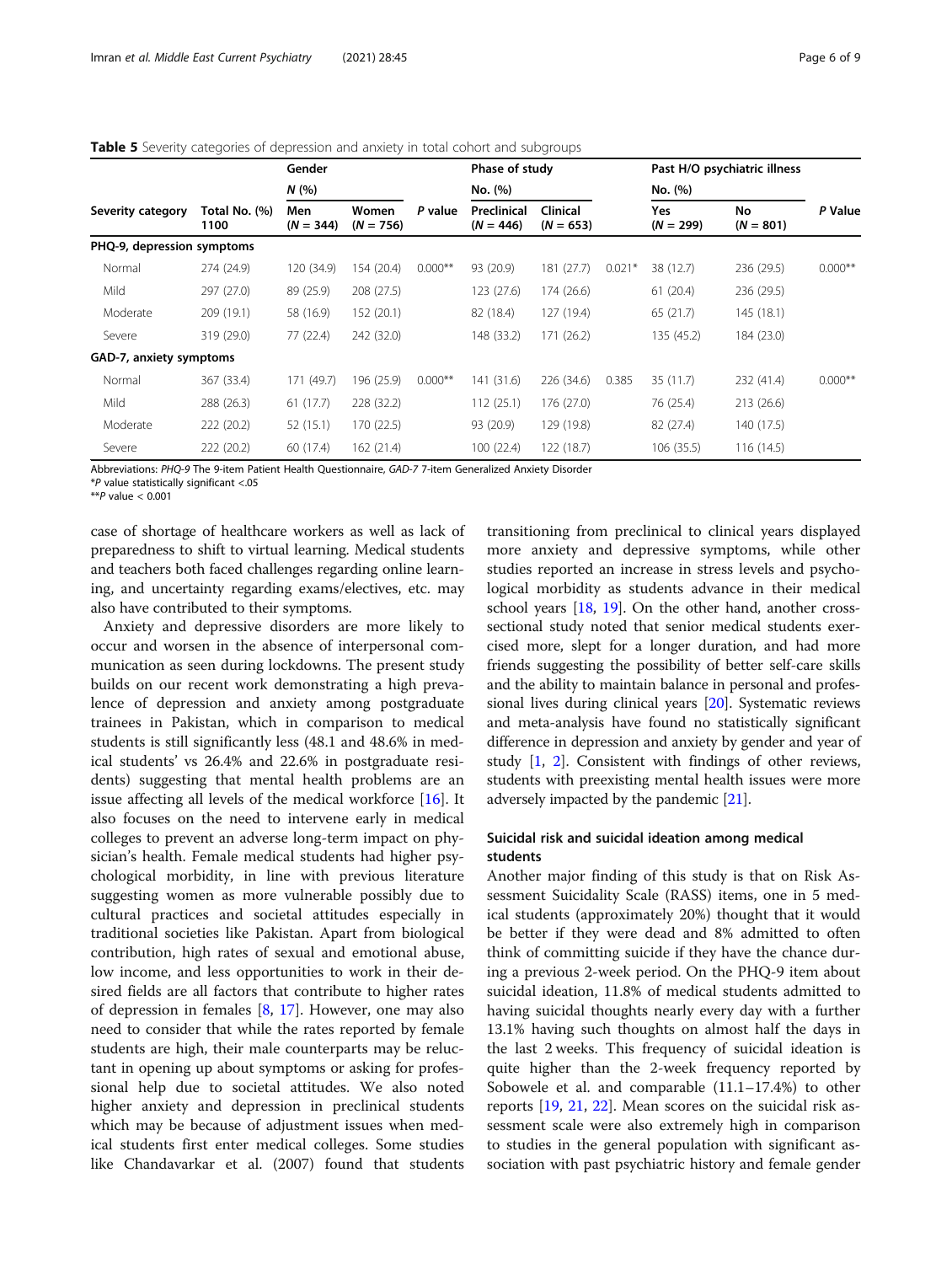with suicidal ideation [[13](#page-7-0)]. In view of the high prevalence of suicide ideation in the current study, it is clear that medical colleges need to develop robust systems for screening, prevention, and treatment of psychiatric issues and suicidal risk in our future physicians on a priority basis.

# Reluctance to seek help and strategies for combatting stigma

It was striking to see a limited number of medical students receiving psychiatric treatment despite the high rate of depressive and anxiety symptoms. Literature highlights various reasons for not seeking psychiatric help including poor insight, denial of illness, stigma of psychiatric illness, and fear of negative impact of students' academic record and future career [[22](#page-8-0), [23](#page-8-0)] Realizing the high level of psychological morbidity among medical students, participating institutions and affiliated hospitals administration established and publicized dedicated confidential support services under the leadership of psychiatry faculty to help medical students during the pandemic situation. Regular webinars were coordinated to engage students through various institutional and medical students' forums promoting healthy lifestyle strategies, better social interactions, and ensuring access to psychological interventions. All medical students were encouraged to seek counseling help at any time, if feeling distressed. Interventions also included fostering close contact through regular phone contact and real-time video conferencing through tele-psychiatry services. This was much appreciated as it provided a sense of safety and security at a time of great psychological distress.

#### Clinical and policy implications of research

Study findings have important clinical and policy implications and serve to raise awareness that depression, anxiety, and suicidal ideation among medical students in Pakistan are prevalent and are unaddressed. There should be student wellness initiatives in medical colleges around the country to help with this dire situation. Regular reminders through official website/emails about proactive participation in self-care activities like exercise, good sleeping habits, balanced diet, engaging in relaxing enjoyable activities, and fulfilling relationships can act as a buffer against stress especially in vulnerable students. Uncertainty during the pandemic related to examinations and future career, etc. intensifies the students' stress and anxiety, and institutions and educational leaders can mitigate this by regularly updating students about the future course of actions and plans. Provision of social support through virtual platforms and casual checking in e-mails/forums cannot be neglected as they help faculty and students to be there for one another in these challenging times without being physically present.

They also allow students to reach out if needed. Clear and publicized policy by medical institutions about medical students who have a psychiatric history not to impact the medical college or residency applications in a negative way may help in reducing barriers for seeking help for mental health issues. Furthermore, the provision of confidential access to mental health professionals free of cost and preferably onsite as well as virtual access in medical colleges should be encouraged. Structured evidence-based programs as part of a formal wellness curriculum that are shown to reduce depression and anxiety like life skills training and mindfulness therapy may be considered by medical colleges in addition to the creation of student's wellness committee and students mentoring from faculty [\[24](#page-8-0), [25\]](#page-8-0). Discussion about mental health in campus by senior faculty including psychiatrists and psychologists on regular basis is likely to have a positive impact on help-seeking when students are feeling overwhelmed by stress, depression, and anxiety. These are particularly pertinent in Pakistan, where "concealing emotions" is the norm and there is a significant stigma towards seeking help from mental health professionals and is wrongly perceived by some students as a form of weakness [[2,](#page-7-0) [26](#page-8-0)]. Well-coordinated campaigns at all levels to fight mental health stigma could be extremely useful.

#### Limitations

The study has several limitations. These include crosssectional design, the possibility of selective participation being web-based survey, students' own or their family members' COVID infection history affecting their wellbeing, and the possibility of reluctance of students to report depressive symptoms and suicidal thoughts leading to underreporting, despite the survey being anonymous. It is also important to recognize that data synthesized in this study is based on self-reported inventories and disadvantages associated with self-report data (like response bias, sampling bias) may exist. Non-exclusion of respondents with a psychiatric history may also contribute to selection bias. Additionally, although standardized screening instruments were used, full diagnostic interviews based on Diagnostic and Statistical Manual-5 (DSM-5) criteria were not done. Despite the limitations, the present study has many notable strengths, including a large sample from five medical colleges, data from both public and private sector medical colleges, representation of medical students across all the academic years, and use of standardized and validated tools for screening of depression, anxiety, and suicidal risk.

# Conclusion

Study findings provide valuable insight about the psychological impact of COVID-19 among medical students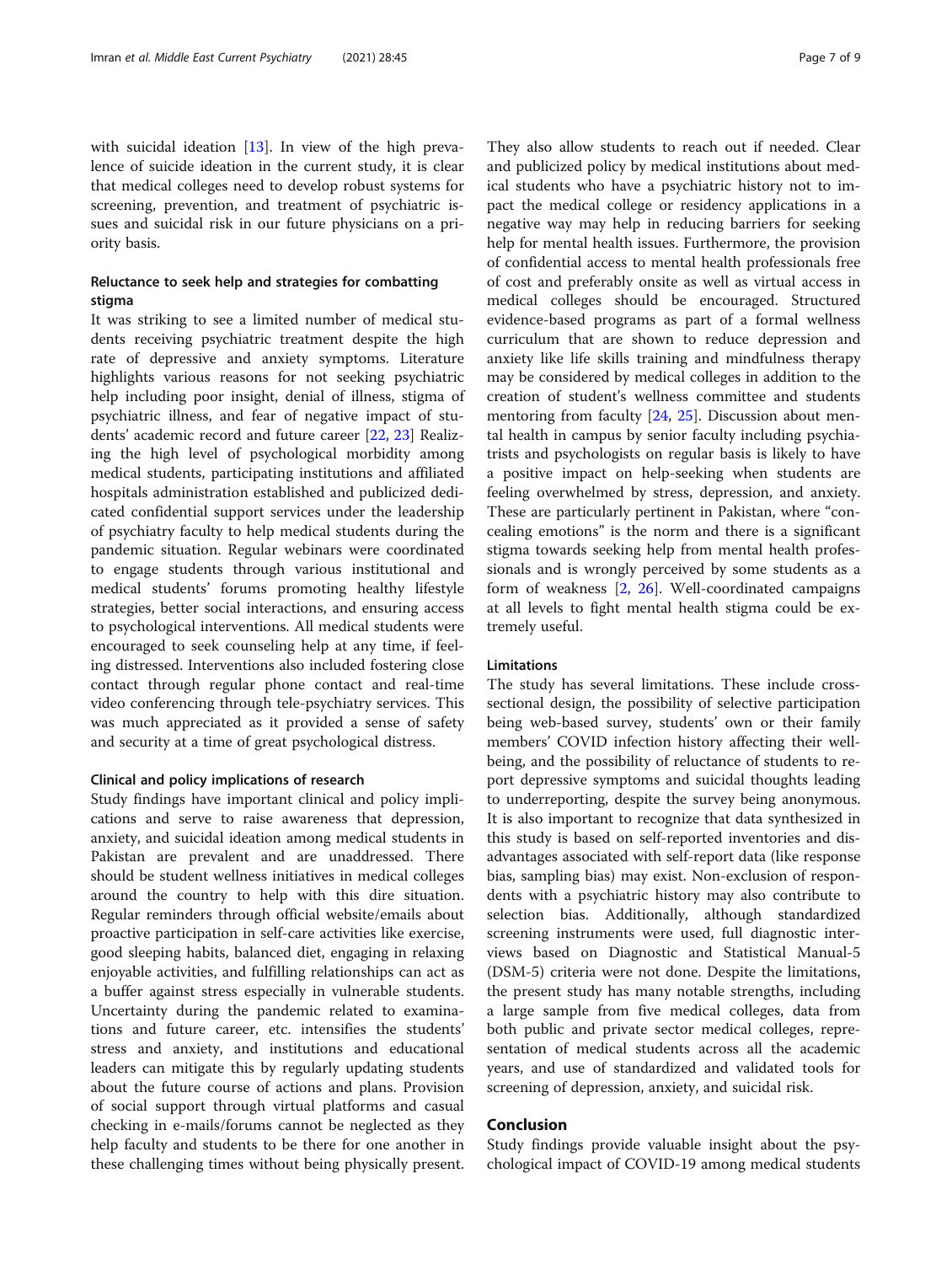<span id="page-7-0"></span>and the need for medical college's administrators and leaders to take the lead in promoting help-seeking behaviors among medical students, who are feeling depressed and anxious and ensuring the provision of adequate support. There is a need for additional studies to monitor a student's well-being over time to evaluate the long-term effects of the pandemic become evident. Future research to focus on how strongly depression and anxiety in medical colleges predicts psychiatric issues during residency and which interventions may be more helpful to improve their psychological well-being. All stakeholders need to collaborate to provide high-quality, timely, culturally sensitive, and confidential psychological services to the medical students to improve outcomes for the future physicians.

#### Abbreviations

PHQ-9: The 9-item Patient Health Questionnaire; GAD-7: 7-item Generalized Anxiety Disorder; RASS: Risk Assessment Suicidality Scale

#### Acknowledgements

We are grateful to all the medical students who participated in the study.

#### Authors' contributions

NI, MWA, and AJ conceived the idea of this study. NI, IIH, ABM, IA, ZK, and GR collected and analyzed the data. NI, IIH, and IA wrote the first draft of the manuscript. All authors reviewed and edited the manuscript and approved the final version of this review article. NI, MWA, and AJ were responsible for the overall supervision of this project.

#### Funding

None.

#### Availability of data and materials

The datasets that were generated during and/or analyzed during the current study are available from the corresponding author on request.

#### **Declarations**

#### Ethics approval and consent to participate

Approved by KEMU Institutional Review Board (Ref No 719/RC/KEMU). All procedures were conducted following the ethical guidelines outlined in the Declaration of Helsinki and its amendments. After explaining the objectives of the study and confirming confidentiality, informed written consent was obtained from all participants.

#### Consent for publication

Not applicable.

#### Competing interests

The authors declare that they have no competing interests.

#### Author details

<sup>1</sup>Department of Child and Family Psychiatry, King Edward Medical University/ Mayo Hospital, Lahore, Pakistan. <sup>2</sup> Fatima Memorial Hospital (FMH) College of Medicine & Dentistry, Lahore, Pakistan. <sup>3</sup>Sheikh Zayed Medical College/ Hospital, Rahim Yar Khan, Pakistan. <sup>4</sup> Academic Department of Psychiatry and Behavioral Sciences, King Edward Medical University/Mayo Hospital, Lahore, Pakistan. <sup>5</sup>Sahiwal Medical College, Sahiwal, Pakistan. <sup>6</sup>Bolan Medical College, Quetta, Pakistan. <sup>7</sup>Baluchistan Institute of Psychiatry and Behavioural Sciences, Quetta, Pakistan. <sup>8</sup>College of Physicians and Surgeons Pakistan, Karachi, Pakistan. <sup>9</sup>Department of Psychiatry, Sidra Medicine, Weill Cornell Medicine-Qatar, Doha, Qatar. <sup>10</sup>Pakistan Psychiatric Research Centre, Fountain House, Lahore, Pakistan. 11Institute of Applied Health Research, University of Birmingham, Birmingham, UK. 12World Psychiatry Association, Geneva, Switzerland.

#### References

- 1. Rotenstein LS, Ramos MA, Torre M, Segal JB, Peluso MJ, Guille C, Sen S, Mata DA (2016) Prevalence of depression, depressive symptoms, and suicidal ideation among medical students: a systematic review and metaanalysis. JAMA. 6(21):2214–2236. <https://doi.org/10.1001/jama.2016.17324>
- 2. Tian-Ci Quek T, Tam WS, Tran BX et al (2019) The global prevalence of anxiety among medical students: a meta-analysis. Int J Environ Res Public Health 16(15):2735. <https://doi.org/10.3390/ijerph16152735>
- 3. Dyrbye LN, Thomas MR, Shanafelt TD (2006) Systematic review of depression, anxiety, and other indicators of psychological distress among US and Canadian medical students. Acad Med 81(4):354–373. [https://doi.](https://doi.org/10.1097/00001888-200604000-00009) [org/10.1097/00001888-200604000-00009](https://doi.org/10.1097/00001888-200604000-00009)
- 4. Farrell SM, Kadhum M, Lewis T, Singh G, Penzenstadler L, Molodynski A (2019) Wellbeing and burnout amongst medical students in England. Int Rev Psychiatry 17(7-8):579–583. [https://doi.org/10.1080/09540261.2019.1](https://doi.org/10.1080/09540261.2019.1675960) [675960](https://doi.org/10.1080/09540261.2019.1675960)
- 5. Bandyopadhyay S, Georgiou I, Baykeens B, et al (2020) Medical students' mood adversely affected by COVID-19 pandemic: An interim analysis from the SPICE-19 prospective cohort study of 2075 medical students and interim foundation doctors. <https://doi.org/10.21203/rs.3.rs-40503/v1>
- 6. Zhai Y, Du X (2020) Addressing collegiate mental health amid COVID-19 pandemic. Psychiatry Res 288:113003. [https://dx.doi.org/10.1016%2Fj.](https://dx.doi.org/10.1016/j.psychres.2020.113003) [psychres.2020.113003.](https://dx.doi.org/10.1016/j.psychres.2020.113003) <https://doi.org/10.1016/j.psychres.2020.113003>
- 7. Imran N, Tariq KF, Pervez MI, Jawaid M, Haider II (2016) Medical students' stress, psychological morbidity, and coping strategies: a cross-sectional study from Pakistan. Acad Psychiatry 40(1):92–96. [https://doi.org/10.1007/s4](https://doi.org/10.1007/s40596-015-0413-y) [0596-015-0413-y](https://doi.org/10.1007/s40596-015-0413-y)
- 8. Rab F, Mamdou R, Nasir S (2008) Rates of depression and anxiety among female medical students in Pakistan. EMHJ 14(1):126–133
- 9. Zafar U, Daud S, Khalid A (2020) Determinants of depression among undergraduate medical students of a private medical college in Lahore. JPMA 34:2019 <https://doi.org/10.5455/JPMA.13896>
- 10. Spitzer RL, Kroenke K, Williams JB et al (2006) A brief measure for assessing generalized anxiety disorder: the GAD-7. Arch Intern Med 166(10):1092– 1097. <https://doi.org/10.1001/archinte.166.10.1092>
- 11. Kroenke K, Spitzer RL, Williams JB (2001) The PHQ-9: validity of a brief depression severity measure. J Gen Intern Med 16(9):606–613. [https://doi.](https://doi.org/10.1046/j.1525-1497.2001.016009606.x) [org/10.1046/j.1525-1497.2001.016009606.x](https://doi.org/10.1046/j.1525-1497.2001.016009606.x)
- 12. Manea L, Gilbody S, McMillan D (2012) Optimal cut-off score for diagnosing depression with the Patient Health Questionnaire (PHQ-9): a meta-analysis. Cmaj 184:E191–E196. <https://doi.org/10.1503/cmaj.110829>
- 13. Fountoulakis KN, Pantoula E, Siamouli M, Moutou K, Gonda X, Rihmer Z, Iacovides A, Akiskal H (2012) Development of the Risk Assessment Suicidality Scale (RASS): a population-based study. J Affect Disord 138(3): 449–457. <https://doi.org/10.1016/j.jad.2011.12.045>
- 14. Lyons Z, Wilcox H, Leung L, Dearsley O (2020) COVID-19 and the mental well-being of Australian medical students: impact, concerns and coping strategies used. Australas Psychiatry 28(6):649–652. [https://doi.org/10.11](https://doi.org/10.1177/1039856220947945) [77%2F1039856220947945.](https://doi.org/10.1177/1039856220947945) <https://doi.org/10.1177/1039856220947945>
- 15. Chandratre S (2020) Medical students and COVID-19: challenges and supportive strategies. J Med Educ Curric Dev 7 [https://doi.org/10.1177%2](https://doi.org/10.1177/2382120520935059) [F2382120520935059](https://doi.org/10.1177/2382120520935059)
- 16. Imran N, Masood HM, Ayub M et al (2020) Psychological impact of COVID-19 pandemic on postgraduate trainees: a cross-sectional survey. Postgrad Med J [https://doi.org/10.1136/postgradmedj-2020-138364:](https://doi.org/10.1136/postgradmedj-2020-138364)postgradmedj-2020-138364
- 17. Ahmadi J, Benrazavi L, Ghanizadeh A (2001) Substance abuse among contemporary Iranian medical students and medical patients. J Nerv Ment Dis 189(12):860–861. <https://doi.org/10.1097/00005053-200112000-00009>
- 18. Chandavarkar U, Azzam A, Mathews CA (2007) Anxiety symptoms and perceived performance in medical students. Depress Anxiety 24(2):103–111. <https://doi.org/10.1002/da.20185>
- 19. Rosenthal JM, Okie S (2005) White coat, mood indigo-depression in medical school. N Engl J Med 353(11):1085–1088. [https://doi.org/10.1056/](https://doi.org/10.1056/NEJMp058183) [NEJMp058183](https://doi.org/10.1056/NEJMp058183)
- 20. Wolf TM, Kissling GE, Burgess LA (1986) Lifestyle characteristics during medical school: A four-year cross-sectional study. Psychol Rep 59:179–189.